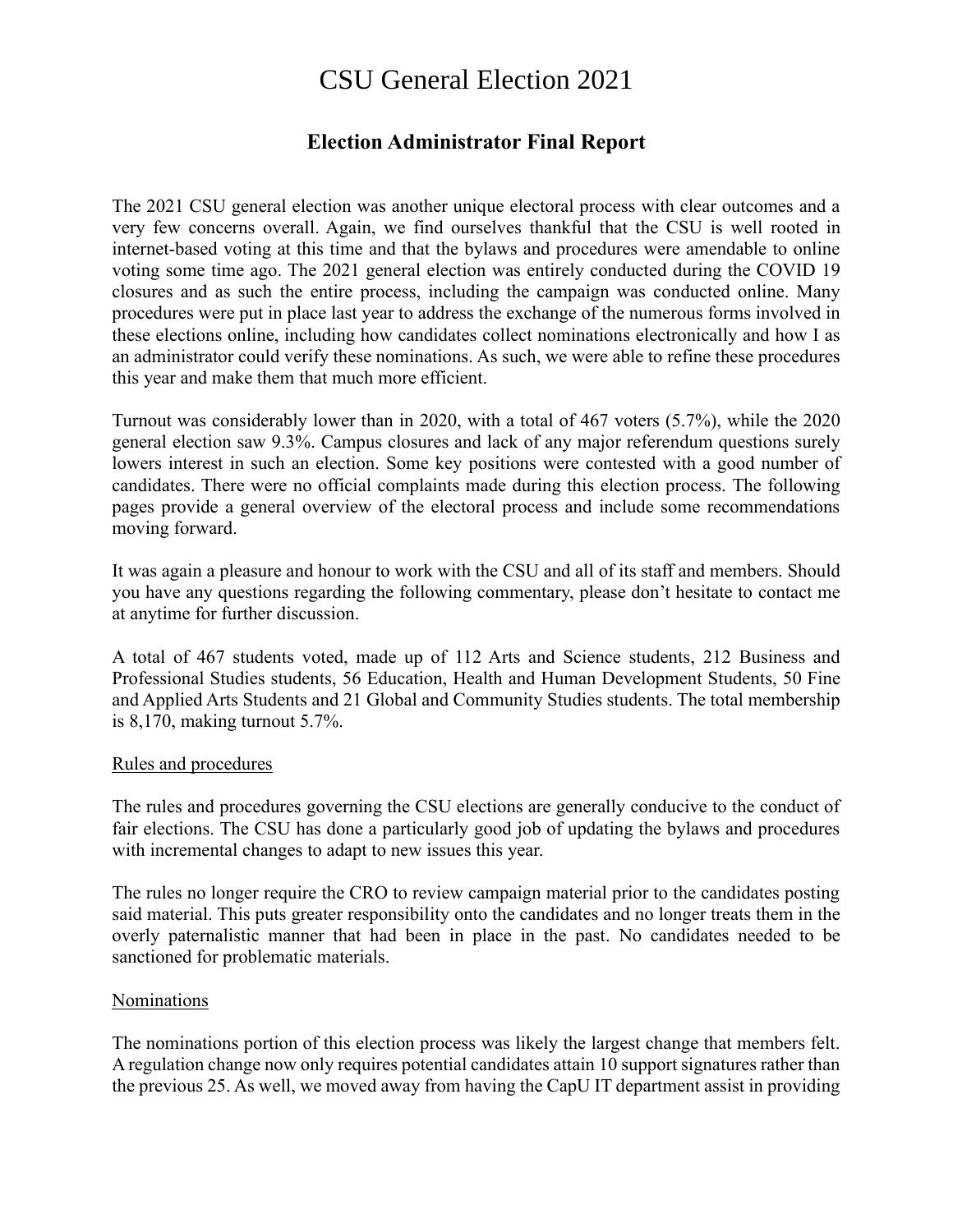online registration. The process did not work well in 2020 and as such we moved entirely to forms built within JotForm and Google Forms. This provided the election administration far greater control over the process, though it did require the election administration to manually process requests for nomination forms. Potential candidates may have had some misgivings about having to wait a few hours for custom crafted nomination forms that then allowed the candidates to keep track of how many support signatures they received and was fully completed with all their correct information. These were key issues that were problematic in 2020. The processing of these nomination forms is considerably easier using the online system, though authenticating whom the support signature is from is arguably weaker than paper forms.

An initial deadline for nominations was set for March 2, 2021, but only 13 candidates vying for 11 positions were approved based on that deadline. Given this, the CSU board voted to extend the nomination deadline to March 8, 2021. This resulted in 22 candidates standing for 16 positions.

Unfortunately, there were a few members that sought to be nominated for various positions but could not attain 10 supporting signatures. It is unclear what the barrier was for these members as most of them didn't collect more than one or two signatures.

Each of the candidates on the ballot fulfilled their nomination requirements. The pre-check deadline was used again and was an effective way of getting candidates to submit nomination packages early to ensure their packages met the required criteria to be nominated allowing time for any corrections. Several packages were submitted prior to the pre-check deadline, so it did have added value.

The further use of online forms for the submission of the Candidate Statement and Expense Report were extremely helpful to reduce burden on administrating the election. While a complaints form was also made and available online, it was again not used in this particular election cycle. These forms were made using either Google Forms or JotForm and both had benefits and weaknesses that should be explored further. The rule change allowing Candidate Statements to be up to 500 characters is appreciated as JotForm limits using character limits rather than word count.

#### Candidate Orientation Meeting

The Candidate Orientation meeting is an excellent opportunity for candidates to meet the CRO and learn about the important process they are embarking on. Again, likely given the pandemic, the vast majority of candidates were able to attend the initial meeting. This made my job in this regard much more pleasant as I only had to create one more meeting to accommodate a few candidates that could not attend that first meeting.

## **Advertising**

A good amount of advertising was provided regarding this electoral process and certainly election days were further highlighted by the campaign of candidates. Certainly, a massive driver of turnout for internet voting are the bulk emails that are sent out via Simply Voting providing information on how to cast a ballot. I am aware that some targeted advertising of the election process was sent out to specific groups that are sometimes less likely to be aware of the elections.

## All Candidates Forum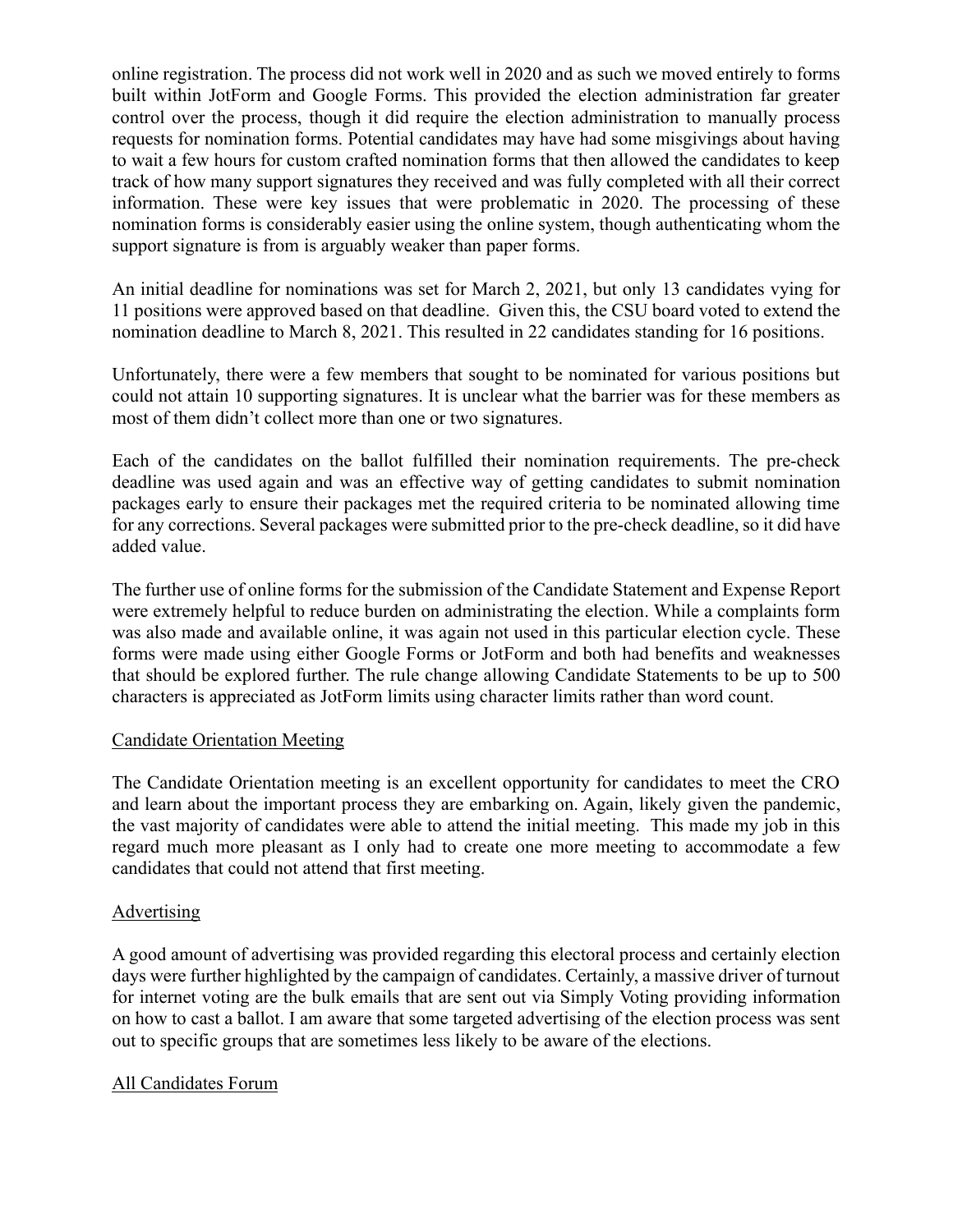The all candidates' forums were a great opportunity for candidates to speak to members, but also for members to learn about the candidates. For this election, greater participation was seen at the forums. This is not always the case and further efforts to advertise this opportunity may be effective in drawing more people to such events. Again, the Capilano Courier carried out the process, which has been a positive development.

## Polling

The polling process was held over 3 days, starting at 9 am on March 16<sup>th</sup> and ending at 5 pm on March 18<sup>th</sup>. Given concerns with Covid19, no information booths that would normally be set up at both the main and Sunshine Coast campuses were provided for.

The regulations were amended to allow for members to cast ballots as many times as they wanted, with each subsequent ballot cast cancelling their previous ballot. This is a very good security feature that reduces incentive to pressure individual members to vote for them while hovering over their computer, given that voter can simply cast another vote in private later. However, a few issues need to be addressed on this point.

- 1. This is only useful if members are aware they can do this. We should be actively advertising this feature in the future.
- 2. This feature, coupled with the fact that members are sent personal direct links to their ballots can lead to members sharing links to their personal ballot.
	- a. This unintended consequence is problematic and must be resolved.

In this election, a few candidates shared their personal ballot link which had the effect of their own ballot being overwritten a number of times. As well, members that were sent that personal ballot link were not voting in their own name and were having their ballots overwritten as well. The issue was raised on the morning on March18th, allowing for plenty of time for me to contact those that sent out such links to inform them to both advise those that they sent the links to and ensure that they cast a last ballot to overwrite all the others.

We can either continue the use of the personal links, but provide very clear wording in the emails that these links should not be shared or personal links should be removed from the emails. The latter would require members to login to vote.

## Ballot

The ballot was created on the Simply Voting template for ballot production and suited our purposes nicely. This is the third time the CSU used the STV voting process, though only one position had enough candidates vying for it to use the STV system this year.

## Complaints and Appeals

This is the second consecutive election that didn't include any official complaints or appeals being filed. It is a real pleasure administering elections with low levels of complaints! As noted previously, a simple online complaint form is available on the CSU website to simplify the election complaints process and provide greater clarity to anyone complaining what the process requires.